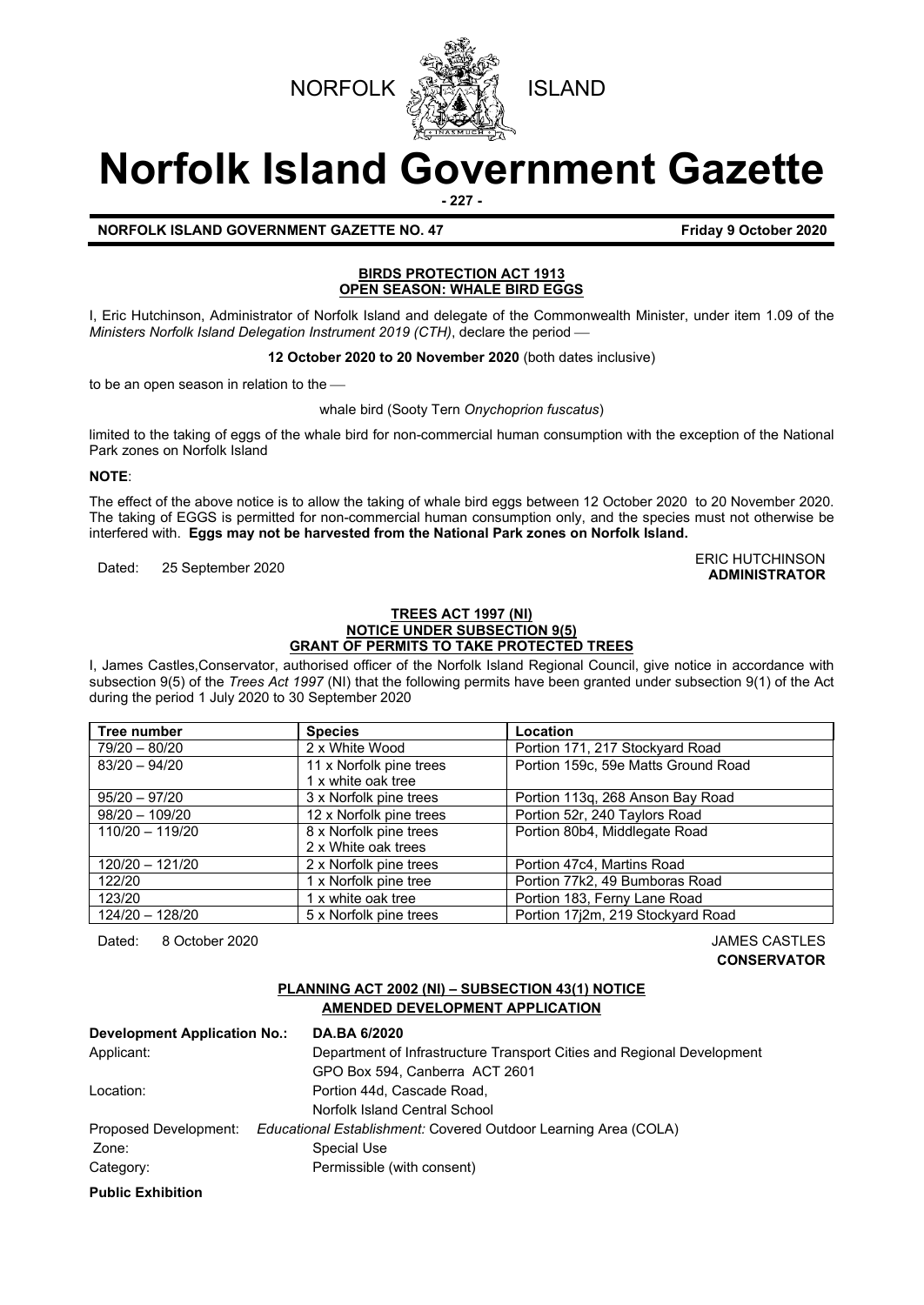In accordance with section 38 of the Act DA.BA 6/2020 has been amended. The nature of the amendment is to change the design of the roof of the proposed Covered Outdoor Learning Area, generally to change the roof line and materials. The amended Development Application may be inspected, during business hours, at the Planning Office at the Norfolk Island Regional Council, New Military Barracks, Kingston. The Development Application may also be viewed at Council's website a[t http://www.norfolkisland.gov.nf/your-council/council-documents/documents-public-exhibition.](http://www.norfolkisland.gov.nf/your-council/council-documents/documents-public-exhibition)

### **Submission**

Any person may, during the period between Monday 12 October 2020 and Monday 26 October 2020, make written submissions to the General Manager about this Development Application. All submissions must state the relevant Development Application number. All submissions must be signed by at least one person making the submission. If a submission objects to the proposed development, the grounds for objections must be specified in the submission.

### **Reviewable decisions**

Decisions made on this Development Application under the *Planning Act 2002 (NI)* are reviewable decisions within the meaning of subsection 78(1) of the Act.

Dated: 8 October 2020 JODIE BROWN

## **SENIOR STRATEGIC PLANNER**

### **PLANNING ACT 2002 (NI) – SUBSECTION 43(1) NOTICE DEVELOPMENT APPLICATIONS**

| <b>Development Application No.:</b>       | DA.BA 36/2020                                                     |
|-------------------------------------------|-------------------------------------------------------------------|
| Applicant:                                | Department of Infrastructure, Transport, Regional Development and |
|                                           | Communications, GPO Box 595, Canberra ACT 2601                    |
| Location:                                 | Portion 183, Ben Christian Drive                                  |
| Proposed Development: New Public Building |                                                                   |
| Zone:                                     | Airport                                                           |
| Category:                                 | Permissible (with consent)                                        |

### **Public Exhibition**

This Development Application may be inspected, during business hours, at the Planning Office at the Norfolk Island Regional Council, New Military Barracks, Kingston. The Development Application may also be viewed at Council's website a[t http://www.norfolkisland.gov.nf/your-council/council-documents/documents-public-exhibition.](http://www.norfolkisland.gov.nf/your-council/council-documents/documents-public-exhibition)

### **Submission**

Any person may, during the period between Monday 12 October 2020 and Monday 26 October 2020, make written submissions to the General Manager about this Development Application. All submissions must state the relevant Development Application number. All submissions must be signed by at least one person making the submission. If a submission objects to the proposed development, the grounds for objections must be specified in the submission.

### **Reviewable decisions**

Decisions made on this Development Application under the *Planning Act 2002 (NI)* are reviewable decisions within the meaning of subsection 78(1) of the Act.

## Dated: 8 October 2020 JODIE BROWN **SENIOR STRATEGIC PLANNER**

## **PLANNING ACT 2002 (NI) – SUBSECTION 43(1) NOTICE DEVELOPMENT APPLICATIONS**

| Development Application No.: | DA.BA 35/2020                                                               |
|------------------------------|-----------------------------------------------------------------------------|
| Applicant:                   | Norfolk Island Regional Council                                             |
|                              | PO Box 95, New Military Barracks Kingston                                   |
| Location:                    | Portion(s) 24n and 24g Taylors Road                                         |
| Proposed Development:        | Alterations to Public Building and New Educational Establishment            |
| Zone:                        | Special Use – Public Building, Park & Outdoor Sport & Recreation Facilities |
| Category:                    | Permissible (with consent)                                                  |

## **Public Exhibition**

This Development Application may be inspected, during business hours, at the Planning Office at the Norfolk Island Regional Council, New Military Barracks, Kingston. The Development Application may also be viewed at Council's website a[t http://www.norfolkisland.gov.nf/your-council/council-documents/documents-public-exhibition.](http://www.norfolkisland.gov.nf/your-council/council-documents/documents-public-exhibition)

### **Submission**

Any person may, during the period between Monday 12 October 2020 and Monday 26 October 2020, make written submissions to the General Manager about this Development Application. All submissions must state the relevant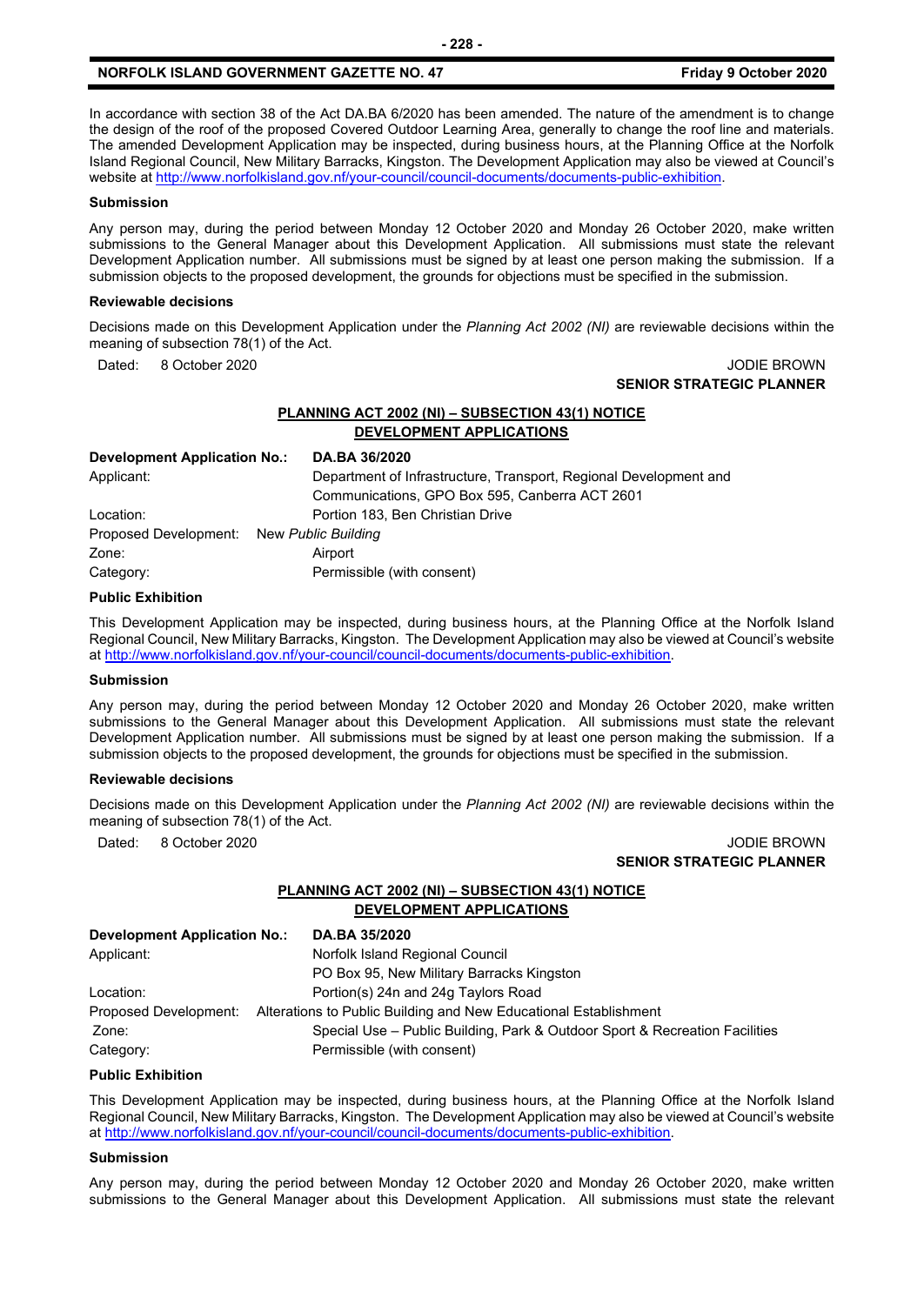Development Application number. All submissions must be signed by at least one person making the submission. If a submission objects to the proposed development, the grounds for objections must be specified in the submission.

## **Reviewable decisions**

Decisions made on this Development Application under the *Planning Act 2002 (NI)* are reviewable decisions within the meaning of subsection 78(1) of the Act.

Dated: 7 October 2020 JODIE BROWN **SENIOR STRATEGIC PLANNER**

## **TRAFFIC ACT 2010 (NI)**

## **TEMPORARY CLOSURE OF ROAD**

### **INTERSECTION HARPERS ROAD TO PRINCE PHILIP DRIVE / COCKPIT-RED ROAD BRIDGE**

### **REFURBISHMENT**

I, Bruce Taylor, Acting General Manager of the Norfolk Island Regional Council, under section 50 of the *Traffic Act 2010* (NI), temporarily **close** that part or parts of the road specified in Part 1 of the Schedule to all vehicular traffic (except any vehicle specified in Part 2 of the Schedule) **from 7am Norfolk Island Daylight Savings Time on Friday 9 October 2020 to 4pm on Friday 20 November 2020 inclusive,** as I am of the opinion it is necessary or desirable to do so for the preservation of public safety and for the performance of road works and bridge refurbishment works during these times and for related purposes.

### **SCHEDULE**

**Part 1 -** Partial Road Closure: That part or parts of the roads comprising the intersection from Harpers Road through to Prince Philip Drive and comprising the Cockpit - Red Road Bridge and, as directed by road works and/or bridge works officials / workers and/or by road / bridge works signage during the closure period.

### **Part 2** - Exempted classes of vehicles -

- (a) Vehicles and plant authorised by the General Manager of the Norfolk Island Regional Council or delegate thereof for delivery of goods or services
- (b) Council vehicles and plant involved on official business
- (c) Police, ambulance, fire services and emergency vehicles on official business
- (d) Vehicles authorised by the OTC Police or delegate thereof
- (e) Fuel and Gas supply vehicles

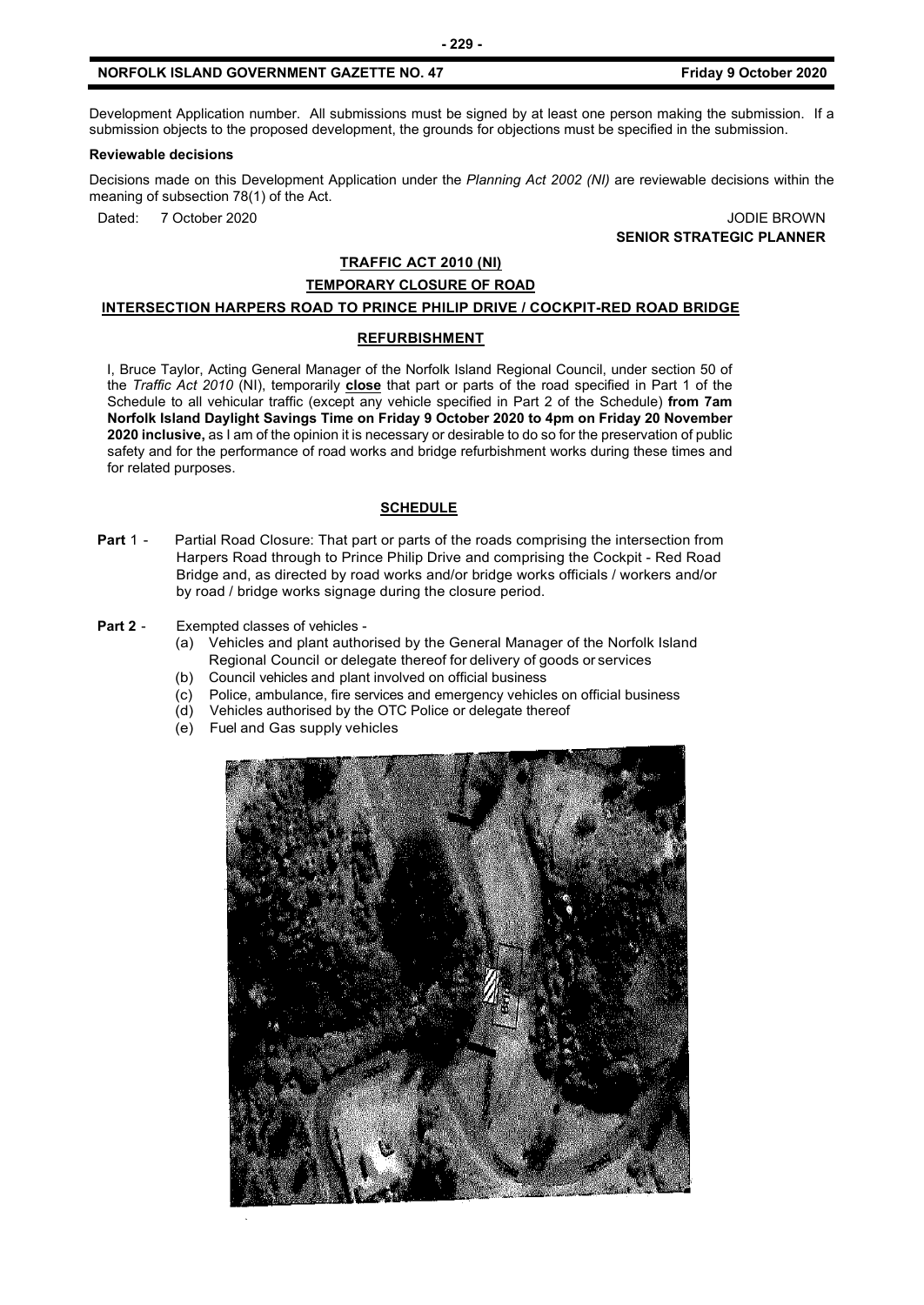## Dated: 8 October 2020 BRUCE TAYLOR **ACTING GENERAL MANAGER**

## **PLANNING ACT 2002 (NI) – SUBSECTION 43(1) NOTICE DEVELOPMENT APPLICATIONS**

| DA 13/2020                                     |
|------------------------------------------------|
| R F Nobbs                                      |
| PO Box 446, NORFOLK ISLAND 2899,               |
| Portion 36d5, 41 Ferny Lane (a) NORFOLK ISLAND |
| Earthworks                                     |
| Rural                                          |
| Permissible (with consent)                     |
|                                                |

### **Public Exhibition**

This Development Application may be inspected, during business hours, at the Planning Office at the Norfolk Island Regional Council, New Military Barracks, Kingston. The Development Application may also be viewed at Council's website a[t http://www.norfolkisland.gov.nf/your-council/council-documents/documents-public-exhibition.](http://www.norfolkisland.gov.nf/your-council/council-documents/documents-public-exhibition)

### **Submission**

Any person may, during the period between Monday 5 October 2020 and Monday 19 October 2020, make written submissions to the General Manager about this Development Application. All submissions must state the relevant Development Application number. All submissions must be signed by at least one person making the submission. If a submission objects to the proposed development, the grounds for objections must be specified in the submission.

### **Reviewable decisions**

Decisions made on this Development Application under the *Planning Act 2002* (NI) are reviewable decisions within the meaning of subsection 78(1) of the Act.

Dated: 30 September 2020 JODIE BROWN

## **SENIOR STRATEGIC PLANNER**

### **DRAFT NORFOLK ISLAND REGIONAL COUNCIL PEST MANAGEMENT PLAN**

### **CALL FOR FEEDBACK FROM THE COMMUNITY**

The Draft Norfolk Island Regional Council Pest Management Plan has been prepared, and Council is calling for feedback from the community on the content of the Plan so feedback can be considered in the preparation of the Final Plan.

The Draft Norfolk Island Regional Council Pest Management Plan is available on the Norfolk Island Regional Council Website here <http://www.norfolkisland.gov.nf/your-council/council-documents/documents-public-exhibition> and hard copies can be arranged through Customer Care.

To submit feedback on the Plan, please complete the online form available at the link above, or collect a hardcopy form from Councils Customer Care offices on New Cascade Road.

Hardcopy submissions can be returned in person to the Customer Care offices, mailed to PO Box 95, or emailed to [regionalcouncil@nirc.gov.nf.](mailto:regionalcouncil@nirc.gov.nf)

The public submission period is for 28 days and closes at 4:00pm on 23 October 2020.

For more information, please contact Manager Planning and Environment Jim Castles by emailing *jim.castles@nirc.gov.nf* or telephone Customer Care on local free call 0100.

Dated: 24 September 2020 **ANDREW ROACH CONSERVISE SERVICES** AND AND REW ROACH

**GENERAL MANAGER**

## **PLANNING ACT 2002 (NI) – SUBSECTION 43(1) NOTICE DEVELOPMENT APPLICATIONS**

| <b>Development Application No.:</b> | DA.BA 31/2020                                  |  |
|-------------------------------------|------------------------------------------------|--|
| Applicant:                          | Norfolk Island Regional Council                |  |
|                                     | PO Box 95, New Military Barracks Kingston      |  |
| Location:                           | Portion 183 Ben Christian Road                 |  |
| Proposed Development:               | New Public Works - Major: Metal Baler Facility |  |
| Zone:                               | Airport                                        |  |
| Category:                           | Permissible (with consent)                     |  |
| <b>Public Exhibition</b>            |                                                |  |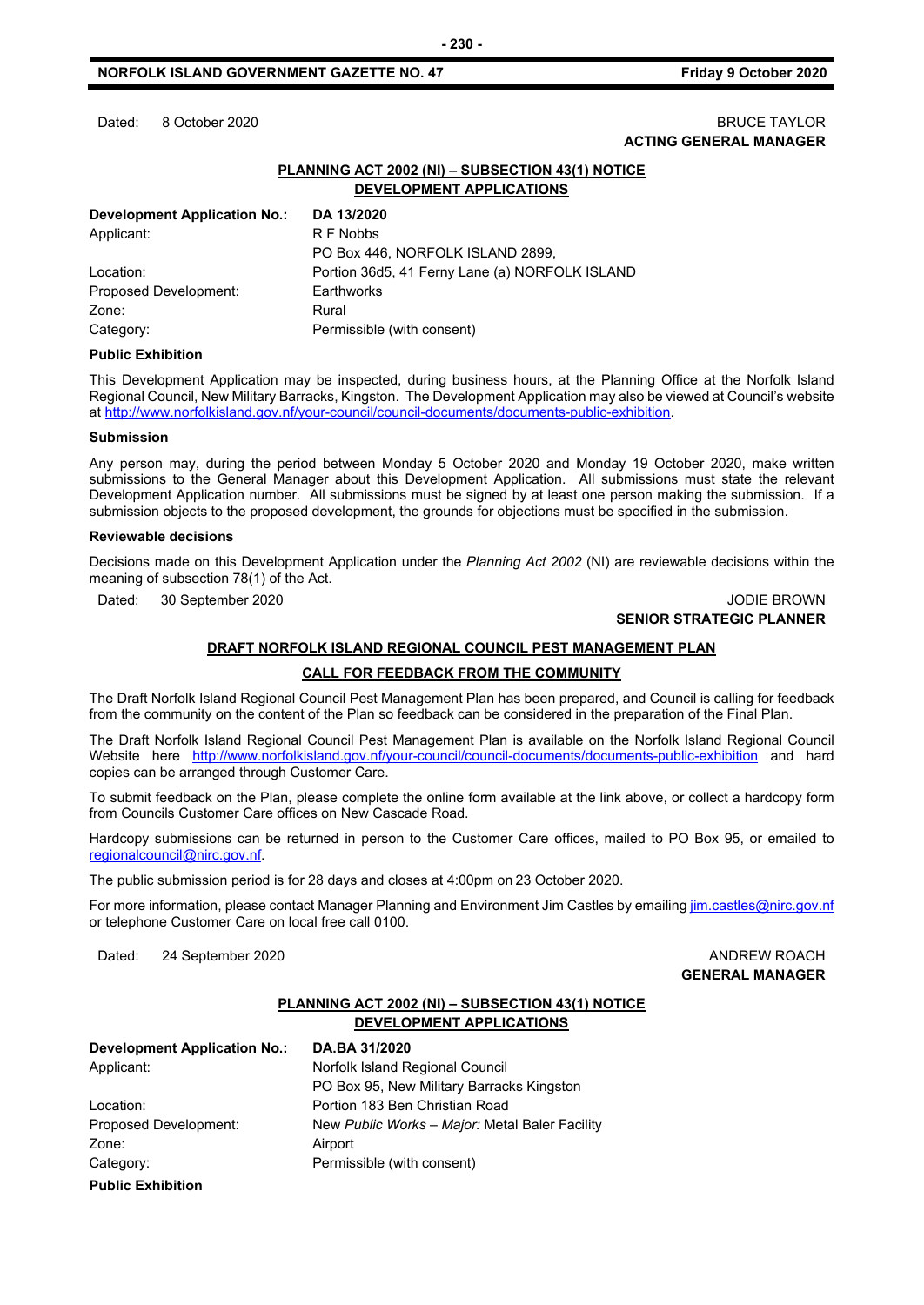This Development Application may be inspected, during business hours, at the Planning Office at the Norfolk Island Regional Council, New Military Barracks, Kingston. The Development Application may also be viewed at Council's website a[t http://www.norfolkisland.gov.nf/your-council/council-documents/documents-public-exhibition.](http://www.norfolkisland.gov.nf/your-council/council-documents/documents-public-exhibition)

### **Submission**

Any person may, during the period between Monday 28 September 2020 and Monday 12 October 2020, make written submissions to the General Manager about this Development Application. All submissions must state the relevant Development Application number. All submissions must be signed by at least one person making the submission. If a submission objects to the proposed development, the grounds for objections must be specified in the submission.

### **Reviewable decisions**

Decisions made on this Development Application under the *Planning Act 2002* (NI) are reviewable decisions within the meaning of subsection 78(1) of the Act.

Dated: 23 September 2020 JODIE BROWN

**SENIOR STRATEGIC PLANNER**

## **TRAFFIC ACT 2010 (NI) TEMPORARY CLOSURE OF ROAD MOVEMENT OF WIDE AND HEAVY VEHICLES MARSHS ROAD FROM STOCKYARD ROAD TO BALL BAY**

I, Andrew Roach, Chief Executive Officer and General Manager of the Norfolk Island Regional Council, under section 50 of the *Traffic Act 2010,* revoke my previous instrument in this regard and now temporarily **close** that part or parts of the road specified in Part 1 of the Schedule to all vehicular traffic (except any vehicle specified in Part 2 of the Schedule) **for a 24 hr period each day from the date of publication of this notice in the Gazette to 6.00am Wednesday 31 March 2021,** as I am of the opinion it is necessary or desirable to do so for the preservation of public safety during these times and to enable **Boral Resources QLD Pty Limited** to receive and move vehicles, plant, equipment and materials to and from Ball Bay's temporary Groyne involving the operation of wide and heavy vehicles and for related purposes.

## **SCHEDULE**

 **Part** I - Partial Road Closure: That part or parts of the roads comprising Marshs Road from Stockyard Road to Ball Bay

### **Part 2** - Exempted classes of vehicles -

- a) Vehicles and plant authorised by the General Manager of the Norfolk Island Regional Council or delegate thereof for delivery of goods or services;
- b) Council vehicles and plant involved on official business;
- c) Police, ambulance, fire services and emergency vehicles on official business;
- d) Vehicles authorised by OTC Police or delegate thereof;
- e) Fuel and Gas supply vehicles

Dated: 17 September 2020 **ANDREW ROACH ANDREW ROACH** 

**GENERAL MANAGER**

### **PLANNING ACT 2002 (NI) – SUBSECTION 43(1) NOTICE**

### **AMENDED DEVELOPMENT APPLICATION**

| <b>Development Application No.:</b> | DA BA 13/2020                                                              |  |
|-------------------------------------|----------------------------------------------------------------------------|--|
| Applicant:                          | A & S McGillycuddy                                                         |  |
|                                     | PO Box 782, Norfolk Island                                                 |  |
| Location:                           | Portion 32b, 157 Stockyard Road (a)                                        |  |
| Proposed Development:               | Two, detached one bedroom Residence - Accommodation Units (Low<br>Density) |  |
| Zone:                               | Rural                                                                      |  |
| Category:                           | Permissible (with consent)                                                 |  |

## **Public Exhibition**

In accordance with section 38 of the Act DA.BA 13/2020 has been amended. The nature of the amendments are as follows

- Re-site 'Villa 2' to comply with development standards for minimum front boundary setbacks for the Rural Zone
- Re-site the water tank to a lower point at the subject land at 21.0 m from the front property boundary
- Change signage from two (2) signs to one (1) *Flush wall advertising structure* attached to the proposed front fence
- Change access from a one way driveway with two access points to Stockyard Road to one access point to Stockyard Road with two adjacent driveways to each villa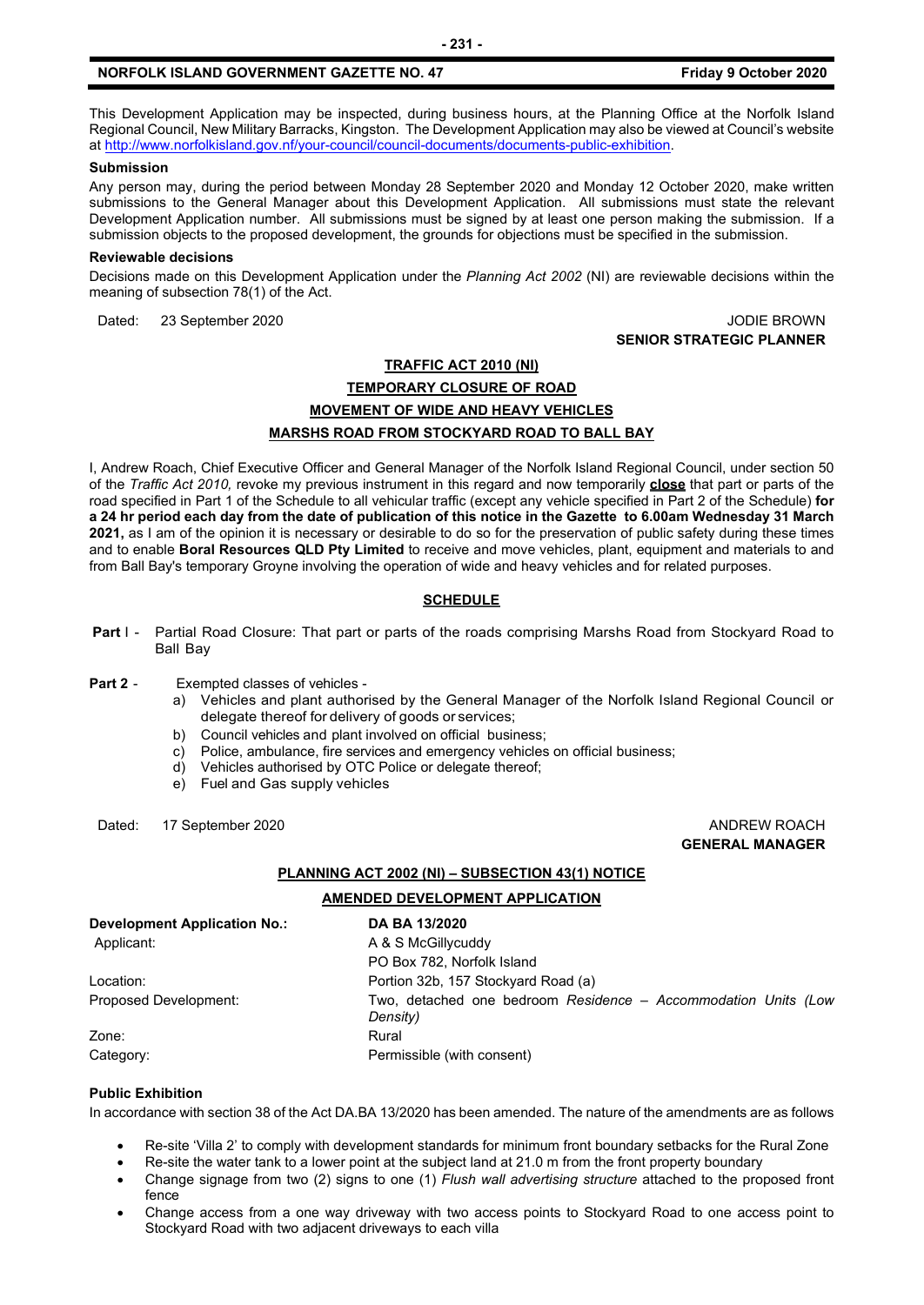• Amend elevation plans to show correct land slope and corrected maximum building heights and demonstrate compliance with development standards for maximum building height standards for the Rural Zone.

This Amended Development Application may be inspected, during business hours, at the Planning Office at the Norfolk Island Regional Council, New Military Barracks, Kingston, and also at the Norfolk Island Regional Council website <http://www.norfolkisland.gov/nf/your-council/council-documents-public-exhibition>

An environmental impact statement was not required to accompany the Development Application under the Act and was not included with the Development Application.

### **Submission**

Any person may, during the period between Monday 21 September 2020 and Monday 5 October 2020, make written submissions to the General Manager about the Amended Development Application. All submissions must state the relevant Development Application number. All submissions must be signed by at least one person making the submission. If a submission objects to the proposed development, the grounds for objections must be specified in the submission.

#### **Reviewable decisions**

Decisions made on Development Applications under the *Planning Act 2002* (NI) are reviewable decisions within the meaning of subsection 78 of the Act.

Dated: 16 September 2020 JODIE BROWN

### **SENIOR STRATEGIC PLANNER**

### **PASTURAGE AND ENCLOSURE ACT 1949 (NI)**

## **REGULATION 5**

I, Andrew Roach, General Manager of Norfolk Island Regional Council, direct the owners of stock depastured under the *Pasturage and Enclosure Act 1949,* to muster stock for drenching at one of the following places between 7am and 3pm on the dates indicated below for that area. Dates are subject to change depending on the weather. Any variation of dates will be notified over the local radio.

| <b>Stock Found in the Following areas</b>                                                                                                                                                       | <b>Muster Place</b>                 | <b>Muster Dates</b>                                               |
|-------------------------------------------------------------------------------------------------------------------------------------------------------------------------------------------------|-------------------------------------|-------------------------------------------------------------------|
| Cockpit<br><b>Burnt Pine</b><br>New Cascade Road<br>J.E. Road<br><b>Red Road</b><br>Cascade                                                                                                     | Cascade Yards                       | Monday<br>21 <sup>st</sup> September                              |
| Kingston<br>Store Road<br>Middlegate<br>Rooty Hill Road<br><b>Cutters Corn</b><br><b>Bloody Bridge</b><br><b>Bumboras</b><br>Peters Highway<br>New Farm Road<br>Longridge<br><b>Rocky Point</b> | Pound Paddock, Kingston             | Monday/Tuesday<br>21 <sup>st</sup> and 22 <sup>nd</sup> September |
| Anson Bay Road<br>Duncombe Bay Road<br>Kingfisher Paddock                                                                                                                                       | Kingfisher Paddock Yards, Anson Bay | Wednesday<br>23rd September                                       |
| Ball Bay<br><b>Bucks Point</b><br><b>Steels Point</b>                                                                                                                                           | Pound Paddock, Kingston             | Thursday<br>24th October                                          |
| Mt Pitt Road<br><b>Mission Road</b><br><b>Headstone Road</b><br>Douglas Drive                                                                                                                   | <b>Mission Pool Yards</b>           | Friday<br>25 <sup>th</sup> October                                |

Cattle owners are required to attend in person, at the appropriate muster place to muster and drench stock. Cattle owners may appoint an agent to attend the muster on their behalf, at the appropriate muster place(s) provided any such appointment is in writing and handed to the Inspector of Brands and Marks prior to muster. Failure to attend muster or failure to submit the written appointment of an agent will result in that cattle owner being ineligible to be granted pasturage rights for the next 12 month period beginning April 2021, in accordance with the approved *Depasturing Cattle Policy.* It should be further noted that an approved right of pasturage must exist in respect of calves over the age of 6 months, which are expected to be depastured on common land.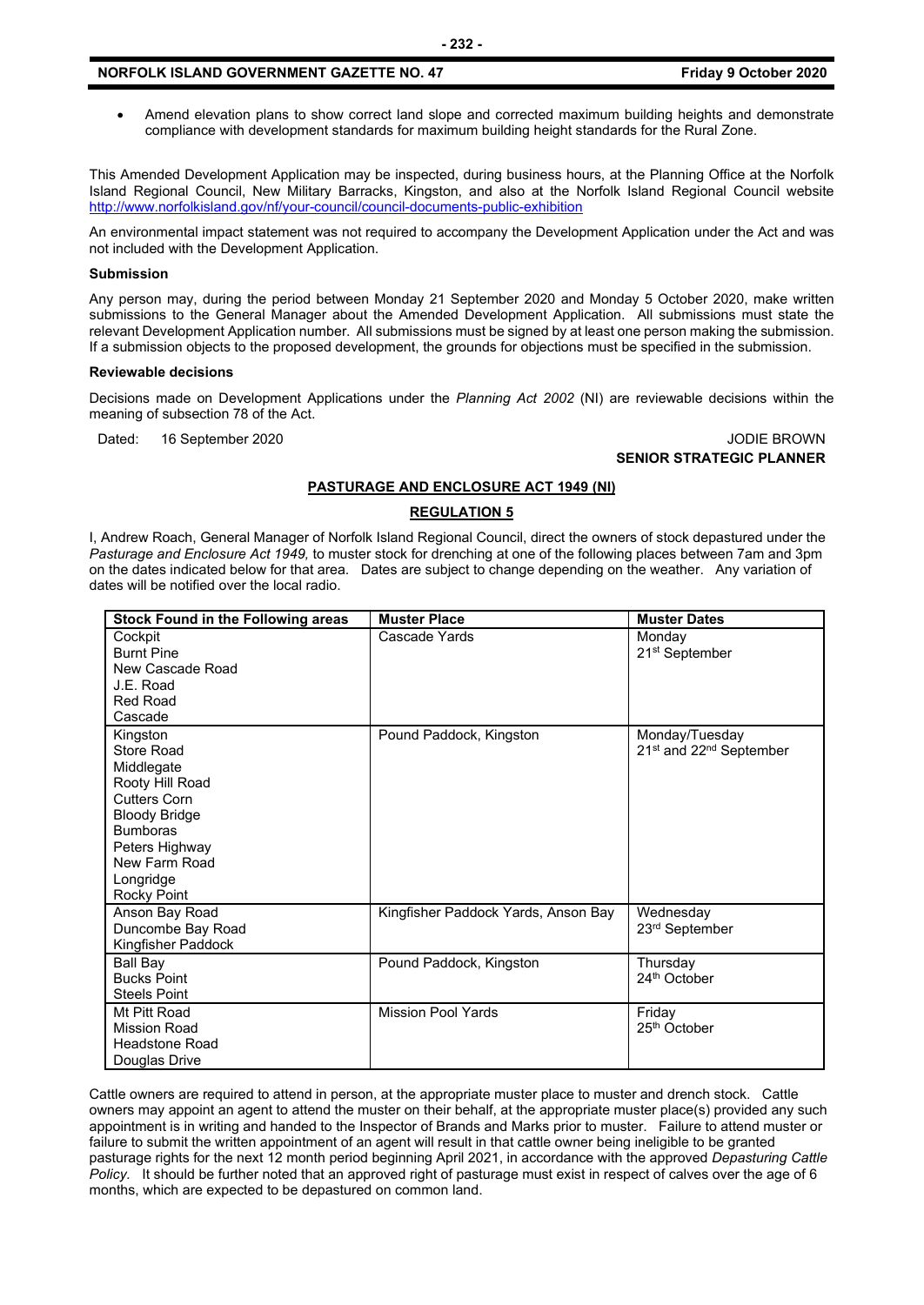Dated: 14 September 2020 **ANDREW ROACH** 

## **DISASTER AND EMERGENCY MANAGEMENT ACT 2001 (NI) EXTENSION OF DECLARATION OF STATE OF EMERGENCY**

I **Eric Hutchinson,** Administrator of Norfolk Island and delegate of the Minister under Section 5 of, and item 1.27 of the Schedule to, the *Minister's Norfolk Island Delegation Instrument 2019*:

**PURSUANT** to Section 9 of the *Disaster and Emergency Management Act 2001* (NI) [the Act] and acting on the advice of the Controller;

**EXTEND** the declaration of emergency made under section 9 of the Act at 16:15 Hrs on Monday 26 March 2020, for the whole of the Territory of Norfolk Island, until 16:15 hr on Thursday 31 December 2020 for recovery operations.

### Dated: 22 June 2020<br>Dated: 22 June 2020 **ADMINISTRATOR**

## **DISASTER AND EMERGENCY MANAGEMENT ACT 2001 (NI)**

## **DECLARATION OF STATE OF DISASTER OR EMERGENCY (RECOVERY OPERATIONS)**

## **COVID-19 DIRECTIONS RECOVERY OPERATIONS (NO.1) 2020**

I, **George Ivor Andrew Plant**, Emergency Management Norfolk Island Controller:

- 1) under section 11(2)(g) of the *Disaster and Emergency Management Act 2001* (NI) am of the opinion that it is necessary to make directions in respect of recovery from the State of Emergency in respect of COVID-19 relating to the movement of persons within the disaster or emergency area as set out in the Schedule; and
- 2) under section 11(2)(h) of the *Disaster and Emergency Management Act 2001* (NI) am of the opinion that it is necessary to make directions in respect of recovery from the State of Emergency in respect of COVID-19 relating to the removal of persons within the disaster or emergency area who obstructs or threatens to obstruct recovery operations as set out in the Schedule; and
- 3) under section 11(2)(i) of the *Disaster and Emergency Management Act 2001* (NI) am of the opinion that it is necessary to make directions in respect of recovery from the State of Emergency in respect of COVID-19 relating to giving directions to persons whose responsibilities require him or her to engage in recovery operations.

## **SCHEDULE**

## **Direction 1 (2020) – Adjustment of COVID 19 measures – to commence 23:59 on 30th June 2020**

- 1. These Directions take effect at 23.59 on 10<sup>th</sup> July, 2020 and remain in force while the State of Disaster or Emergency (Recovery Operations) is in force.
- 2. In these Directions:

*Persons* includes people residing on Norfolk Island, visiting Norfolk Island for holiday or work purposes

*COVID-19 hotspot* means a particular area of Australia decided by the Chief Health Officer and published on the Queensland Health website.

*Incident Controller* means the person appointed under the State of Emergency in accordance with the NORDISPLAN.

- 3. Persons will be permitted\* to travel to Norfolk Island without the need to quarantine provided they:
	- a. do not have COVID-19.
	- b. have not been in contact within anyone in the prior 14 days with COVID-19;
	- c. have been granted a Norfolk Island Entry Pass\*
	- \*Any person travelling to Norfolk Island may be denied entry without a Norfolk Island Entry Pass
- 4. A person whilst on Norfolk Island must comply with physical distancing principles as published from time to time on [\(http://www.norfolkisland.gov.nf/norfolk-islands-covid-19-advice\)](http://www.norfolkisland.gov.nf/norfolk-islands-covid-19-advice).
- 5. A person whilst on Norfolk Island must follow any directions in relation to COVID-19 from staff of the *Norfolk Island Hospital and Residential Aged Care (NIHRACS).*
- 6. A person or business on Norfolk Island must follow any advice or operational direction provided by the Incident Controller or authorised officer of the *Norfolk Island Police Force (NIPF)*in relation to COVID-19.
- 7. A person or business involving close contact with persons is required to keep a daily customer register. A business will be required to retain the records for a period of three months. The register must be produced upon request by the Incident Controller.

*\* Please Note \** 

- *Online applications required by all travellers prior to travel (within 72 hours of travel).*
- *While the State of Emergency is in place verification of where travellers are from will be required*

**GENERAL MANAGER**